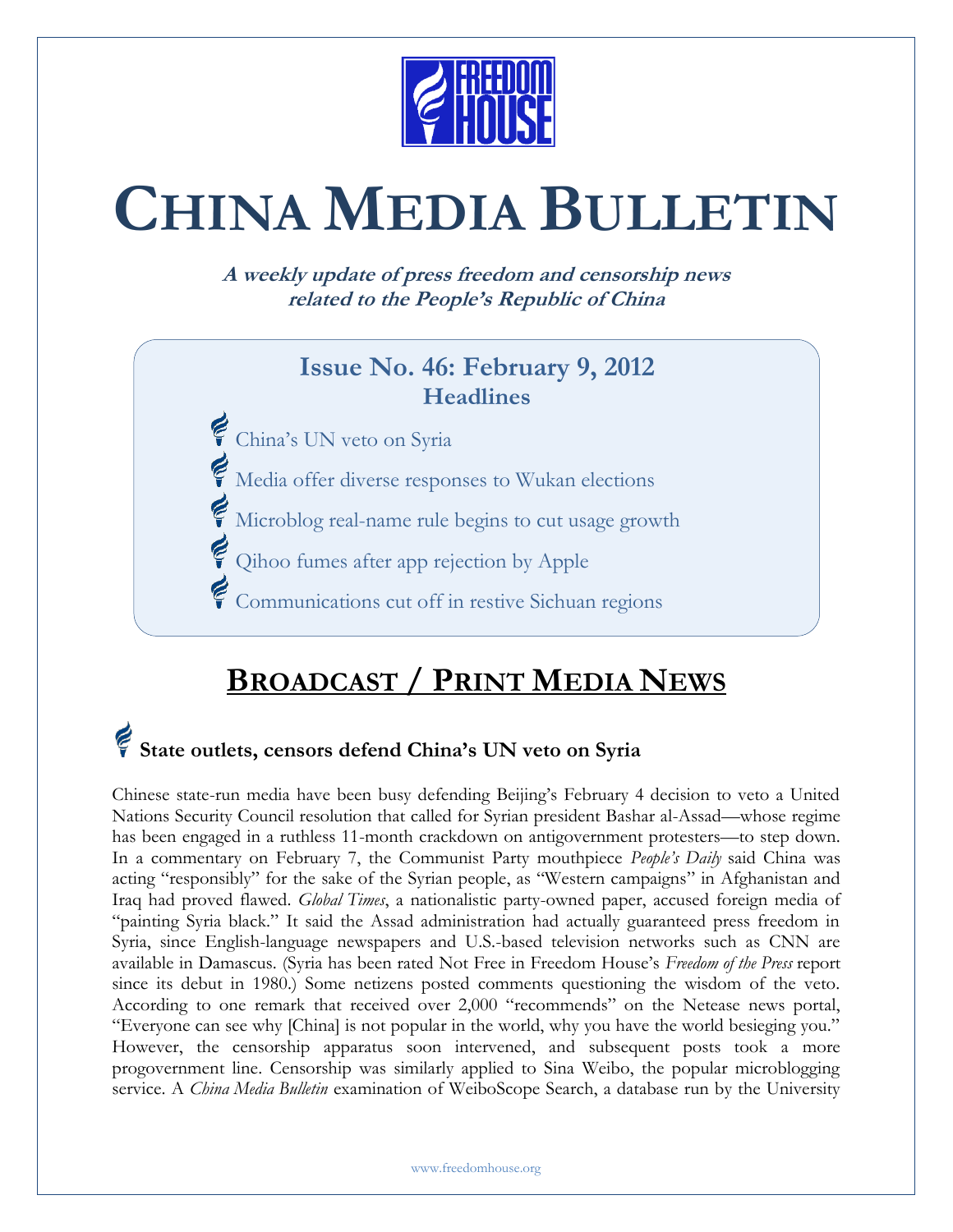of Hong Kong's Journalism and Media Studies Center that compiles deleted Sina Weibo posts, found various comments that had been critical of Beijing's position. These included denunciations of the Syrian crackdown, complaints that Hong Kong–based Phoenix TV had offered biased coverage of the violence, and concerns that China was simply following Russia's lead on the veto.

- **Xinhua 2/8/2012 (in Chinese): [Syria is not white, but it has been painted darker by](http://news.xinhuanet.com/world/2012-02/08/c_122673497.htm)  [the West](http://news.xinhuanet.com/world/2012-02/08/c_122673497.htm)**
- **Global Voices 2/8/2012: [Censoring opinions on China's veto on UN resolution on](http://advocacy.globalvoicesonline.org/2012/02/08/china-censoring-chinas-veto-on-un-resolution-on-syria)  [Syria](http://advocacy.globalvoicesonline.org/2012/02/08/china-censoring-chinas-veto-on-un-resolution-on-syria)**
- **People's Daily 2/7/2012 (in Chinese): [Why can't the UN Security Council be a](http://paper.people.com.cn/rmrb/html/2012-02/07/nw.D110000renmrb_20120207_1-03.htm)  [rubber stamp?](http://paper.people.com.cn/rmrb/html/2012-02/07/nw.D110000renmrb_20120207_1-03.htm)**
- **Guardian 2/5/2012: China defends Syria ve[to in People's Daily article](http://www.guardian.co.uk/world/2012/feb/06/china-syria-veto-peoples-daily)**
- **[WeiboScope Search](http://research.jmsc.hku.hk/social/search.py/sinaweibo/#lastdeleted)**

## **Media offer diverse responses to Wukan elections**

State media and microblogging services reacted in a variety of ways to the first stage of village elections held in Wukan, Guangdong Province, on February 1. The villagers were choosing a committee of 11 people to oversee the election of a new village head in March. Wukan made headlines around the world in December 2011 after villagers forcibly expelled local Communist Party officials over land grabs, corruption, and the death in custody of one of their leaders. Provincial authorities ultimately intervened and agreed to allow the village to hold its own elections. On February 3, the nationalistic Communist Party–owned *Global Times* dismissed foreign media's fascination with the case, claiming that village-level elections in China already enjoyed a high degree of freedom. But a report in the Beijing-based *Legal Daily* stated that "for too long and in too many places," the actual practice of village elections has been to "use hierarchy to replace general election." Meanwhile, the *Beijing News* adopted an optimistic tone, with an editorial under the headline "Open and Transparent Elections Open New Chapter for Wukan." The chief editor of the popular microblogging site Sina Weibo gave a tacit green light to discussion of the elections by posting a photograph of a polling station on his Weibo account. Searches on the service reportedly returned almost a million posts, a sharp contrast to the tight censorship of the term "Wukan" implemented in December (see CMB No. [43\)](http://www.freedomhouse.org/article/china-media-bulletin-issue-no-43#Censors). Most comments were enthusiastic, with some pointing out that the polls undermined claims that rural Chinese are not ready for democracy. A blogger with more than 24,000 followers asked, "Does this not tell us that Chinese in other areas can do this too?" Despite such relatively open discussion, some restrictions were still evident. Journalists from a number newspapers—particularly those known for investigative reporting—were allegedly barred from covering the elections in person.

- **South China Morning Post 2/5/2012: Wukan's poll - [pompous and wasteful or](http://www.scmp.com/portal/site/SCMP/menuitem.2af62ecb329d3d7733492d9253a0a0a0/?vgnextoid=da7bbda275845310VgnVCM100000360a0a0aRCRD&ss=China&s=News)  [upholding fairness?](http://www.scmp.com/portal/site/SCMP/menuitem.2af62ecb329d3d7733492d9253a0a0a0/?vgnextoid=da7bbda275845310VgnVCM100000360a0a0aRCRD&ss=China&s=News)**
- **China Media Project 2/4/2012: [Wukan: Inspirational example, or old news?](http://cmp.hku.hk/2012/02/04/18627/)**
- **Global Times 2/3/2012: [Western media making too much of Wukan election](http://www.globaltimes.cn/NEWS/tabid/99/ID/694408/Western-media-making-too-much-of-Wukan-election.aspx)**
- **Tea Leaf Nation 2/1/2012: [Images from Weibo: Wukan's historic election](http://tealeafnation.com/2012/02/images-from-weibo-wukans-historic-election)**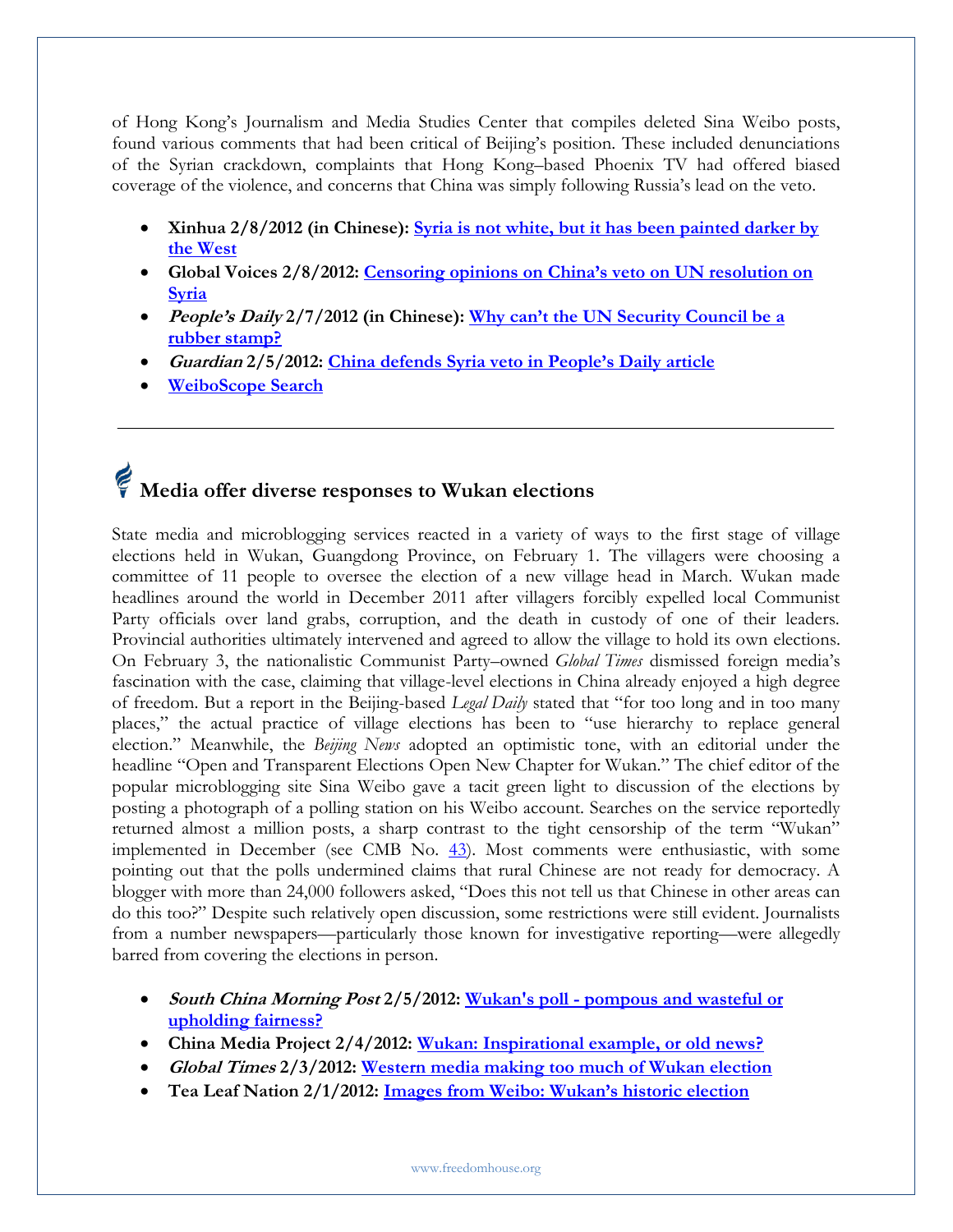- **Wall Street Journal 2/1/2012: [Wukan elections the spark to set the prairie ablaze?](http://blogs.wsj.com/chinarealtime/2012/02/01/china-wukan-elections-the-spark-to-set-the-prairie-ablaze)**
- **International Federation of Journalists 2/8/2012: [First democratic elections held in](http://asiapacific.ifj.org/assets/docs/231/125/a6b3be7-439fd7d.pdf)  [Wukan Village, Guangdong](http://asiapacific.ifj.org/assets/docs/231/125/a6b3be7-439fd7d.pdf)**

## **Merkel visit, contacts restricted by Chinese officials**

On February 3, German chancellor Angela Merkel was forced to cancel a planned visit to the newsroom of *Southern Weekend*, a Guangzhou-based paper known for outspoken reporting on corruption and other sensitive issues. The schedule of Merkel's three-day trip to China was altered to insert a meeting with a state-recognized Catholic bishop in place of the newspaper visit. An editor told *South China Morning Post* that *Southern Weekend* had managed to publish an exclusive interview with the chancellor that was conducted before her China trip, but that the newsroom visit was scuttled "under huge pressure from the authorities." In a similar incident the day before, police blocked prominent human rights lawyer Mo Shaoping from attending a dinner hosted by Merkel in Beijing. He had been invited to discuss the Chinese legal system, and Merkel expressed regret that he was prevented from meeting with her. Mo said police told him they were acting on "orders from leaders above," citing the need to maintain stability ahead of the 18th Party Congress in the fall. Editor in chief Wu Si of the magazine *Yanhuang Chunqiu*, which is read by many retired Chinese officials, was able to attend the dinner. He said there were other guests involved with economics, environmental protection, and education, but that no lawyers were present.

- **South China Morning Post 2/4/2012: [Tight rein on who Merkel meets](http://topics.scmp.com/news/china-news-watch/article/Tight-rein-on-who-Merkel-meets)**
- **Want Daily 2/4/2012: [Beijing moves bishop to block as Merkel visits Guangzhou](http://www.wantchinatimes.com/news-subclass-cnt.aspx?id=20120204000057&cid=1101)**
- **Associated Press 2/4/2012: [Merkel unhappy China blocked lawyer from meeting](http://abcnews.go.com/International/wireStory/merkel-unhappy-china-blocked-lawyer-meeting-15512364#.TzGIAFadcct)**
- **Reuters 2/3/2012: [China blocks rights lawyer from meeting Merkel](http://www.chicagotribune.com/news/sns-rt-us-china-lawyertre8120ad-20120202,0,5953358.story)**

### **NEW MEDIA / TECHNOLOGY NEWS**

## **Microblog real-name rule begins to cut usage growth**

After initial announcements in January that major microblogging sites like Sina and Tencent would soon require users to register with their real names, the deadline for all users to submit their identification numbers for registration has reportedly been set at March 16 (see CMB No. [44\)](http://www.freedomhouse.org/article/china-media-bulletin-issue-no-44#Microblog). Those who refuse will not have their accounts shuttered, but they will be unable to post new messages. The Guangzhou-based *Time Weekly* magazine reported in January that Sina would have to pay at least 2 yuan (32 cents) per person to verify identification through a government contractor, though the contractor later denied the report on its microblog account. In any case, it appears that companies such as Sina and Sohu have been verifying users' identities without such assistance by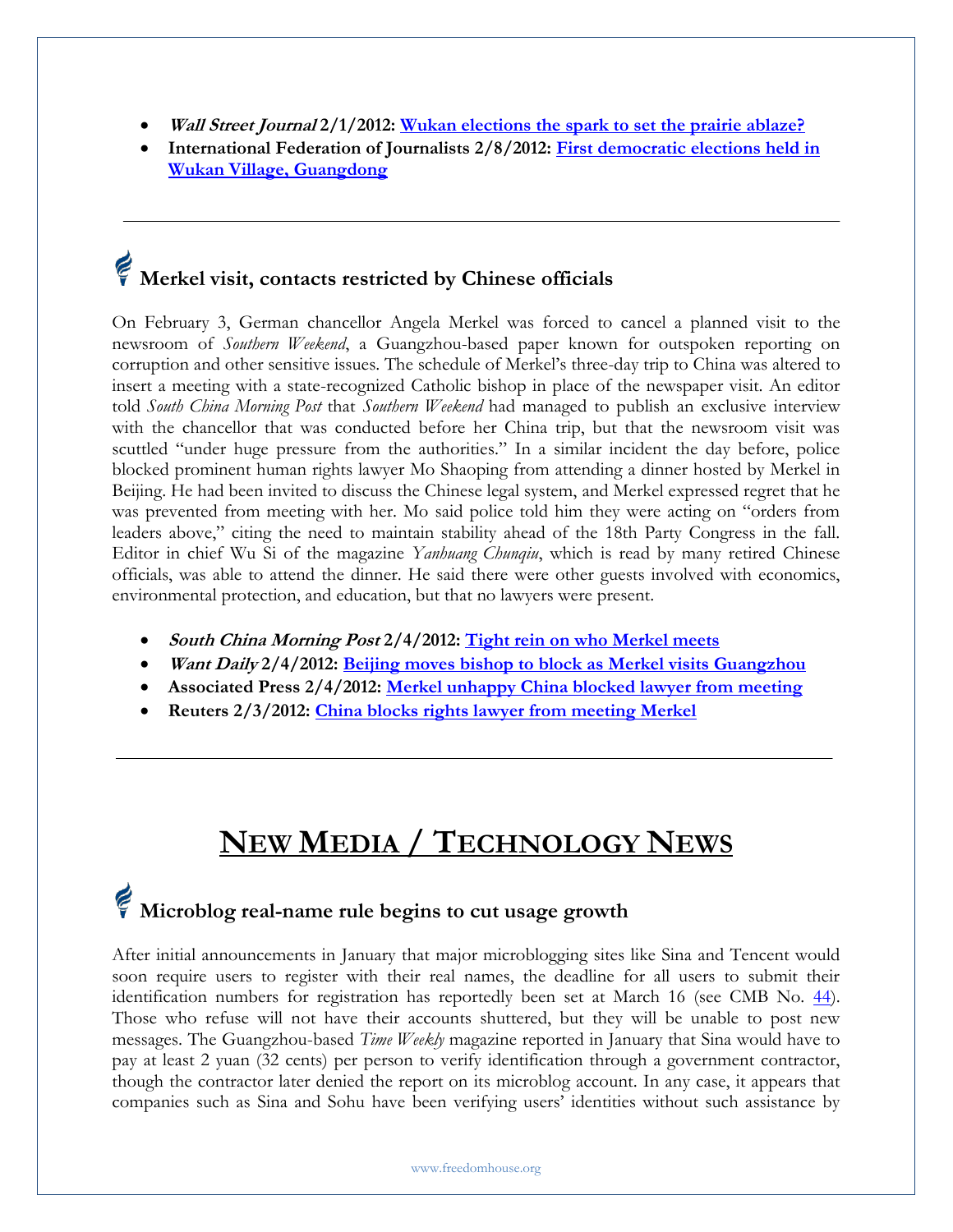asking them to submit their mobile telephone numbers when creating accounts. Phone purchases already require real-name registration. In a sign of the impact the new rules may have on the popularity of microblogging services, a number of prominent Chinese intellectuals have declared their abandonment of Sina Weibo, including social science professor Yu Jianrong, history professor Zhang Ming, and Peking University law professor He Weifang. Meanwhile, media reports indicate that the number of new users signing up for Sina Weibo has dropped dramatically—from around 20 million per month previously, to only 3 million over the past month. Steve Millward at Penn Olson says this could be because duplicate or automated accounts are being screened out by the real-name requirement, or because genuine users are staying away.

- **Investor's Business Daily 1/27/2012: [Sina has less costly route to comply with China](http://news.investors.com/Article/599224/201201271802/sina-weibo-deals-with-china-regulations.htm)  [regs](http://news.investors.com/Article/599224/201201271802/sina-weibo-deals-with-china-regulations.htm)**
- **The Diplomat 1/31/2012: [Intellectual microblog exodus?](http://the-diplomat.com/china-power/2012/01/31/intellectual-microblog-exodus)**
- **Penn Olson 2/7/2012: [Real name deadline for China's microblogs is looming, new](http://www.penn-olson.com/2012/02/07/real-name-deadline-weibo)  [users already way down](http://www.penn-olson.com/2012/02/07/real-name-deadline-weibo)**

## **Hong Kong site preserves censored microblogs**

As the government steps up pressure on microblogging sites to better control content, there have reportedly been more deletions of posts by users with large followings. In a new feature, the Journalism and Media Studies Center at the University of Hong Kong has begun tracking and saving Sina Weibo posts that have been deleted, creating a database called WeiboScope Search; the center's China Media Project has been highlighting particularly important examples of politically motivated censorship on its website. Among the deleted items noted over the past week are: a posting by economist Han Zhiguo (3.9 million followers) about the lack of separation between the Chinese Communist Party and state institutions; an item in which well-known playwright Ye Shaxin (120,000 followers) praises various aspects of Hong Kong's protection of civil liberties; a short post by Beijing magazine editor Tian Weihua remembering Guo Quan, a former professor who was sentenced to a long prison term for his prodemocracy activism and whose wife and son recently fled to the United States (see CMB No. [44\)](http://www.freedomhouse.org/article/china-media-bulletin-issue-no-44). The site also noted several examples of deleted cartoons or images, which can spread more freely than text in China because they may not be picked up by automated keyword filters. For instance, a removed post by a cartoonist with 42,000 followers seemed to argue that instead of paying attention to a conflict between prominent blogger Han Han and academic Fan Zhouzi (who accused Han Han of using ghostwriters), people should be watching issues—like arbitrary evictions, repression in Tibet, and disabled people's rights—that are more critical to Chinese society's development.

- **[WeiboScope Search](http://research.jmsc.hku.hk/social/search.py/sinaweibo/#lastdeleted)**
- **China Media Project 2/2/2012: [All talk, no action](http://cmp.hku.hk/2012/02/02/18483)**
- **China Media Project 1/31/2012: [Thank goodness for Hong Kong](http://cmp.hku.hk/2012/01/31/18311/)**
- **China Media Project 2/2/2012: [Remembering Guo Quan](http://cmp.hku.hk/2012/02/02/18527)**
- **China Media Project 2/1/2012: [Brutality and tragedy unseen](http://cmp.hku.hk/2012/02/01/18380)**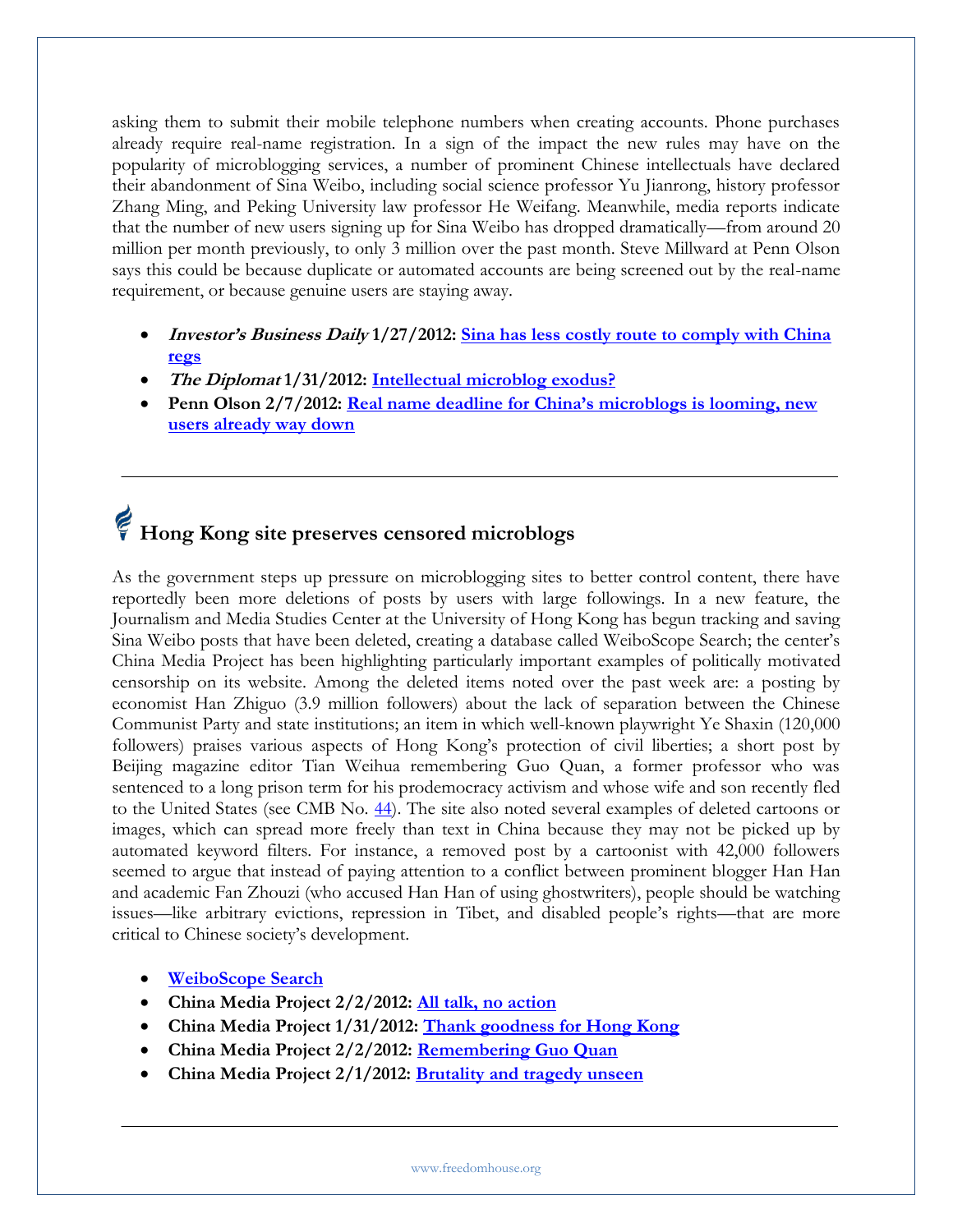## **Lawyer discusses online activism as justice tool**

The *South China Morning Post* published a profile of Beijing-based activist lawyer Liu Xiaoyuan on February 7, describing his career as an "online crusader" since he began blogging regularly in January 2007. Speaking of his role as a legal consultant to prominent Chinese artist and blogger Ai Weiwei, Liu said, "We both care about social issues….I'm concerned with the legal aspects, while he's concerned with the sociological aspects." The two first crossed paths in 2008, when Liu advocated online for a young man who allegedly killed six police officers in Shanghai. As the lawyer published articles questioning flaws in the investigation, Ai created a documentary on the case. During Ai's 81 day detention in the spring of 2011 (see CMB No. [41](http://www.freedomhouse.org/article/china-media-bulletin-issue-no-41)), Liu advocated online for the artist's release, prompting police to detain him for five days and warn him not to write articles or accept interviews from foreign media. He told *South China Morning Post* that his writings are frequently censored by the operators of microblogging services. In 2007 he filed a case against popular web portal Sohu for removing his articles, but it was rejected by the court without explanation. Liu argued that the media were the best tool available to a defense lawyer in China, given the judiciary's lack of independence. "If a case attracts the attention of the public, there's a higher likelihood that the court will treat the trial more seriously and fairly," he said.

**South China Morning Post 2/7/2012: [Online crusader blogging for justice](http://www.scmp.com/portal/site/SCMP/menuitem.2af62ecb329d3d7733492d9253a0a0a0/?vgnextoid=2ebe8837e7255310VgnVCM100000360a0a0aRCRD&ss=China&s=News)**

# **Communist Party newspaper editor joins Twitter**

On January 29, three days after the U.S.-based microblogging service Twitter announced that it would begin censoring content by location (see CMB No. [45\)](http://www.freedomhouse.org/article/china-media-bulletin-issue-no-45#Twitter%20unveils), Hu Xijin, editor in chief of the Chinese Communist Party–owned newspaper *Global Times*, opened a Twitter account and began posting messages in English. Surprised users were initially skeptical of the account's authenticity, as Twitter is still blocked in China and using the service amounts to a tacit indictment of the government's censorship policies. That would be out of character for Hu, whose paper is known for nationalistic commentaries against Western governments and democratic ideals. Hu did not immediately address users' questions about how he accessed Twitter, but on January 31 he tweeted, "I understand China's current internet censorship but I support the gradual lift of it. I believe speech freedom is inevitable in China." For the time being, though, it appears that Hu is abstaining from most information available via Twitter and using the service for output only. The sole account he is currently following is that of the *Global Times* itself.

- **Wall Street Journal 1/30/2012: [Twitter wins new fans over censorship](http://blogs.wsj.com/chinarealtime/2012/01/30/in-chinatwitter-wins-new-fans-over-censorship)**
- **The Diplomat 2/4/2012: [China tries Twitter diplomacy?](http://the-diplomat.com/china-power/2012/02/04/china-tries-twitter-diplomacy/#more-3281)**
- **McClatchy 2/1/2012: [Mr. Hu Xijin joins Twitter in China](http://blogs.mcclatchydc.com/china/2012/02/mr-hu-xijin-joins-twitter-in-china.html)**
- **[Hu Xijin on Twitter](http://twitter.com/huxijingt)**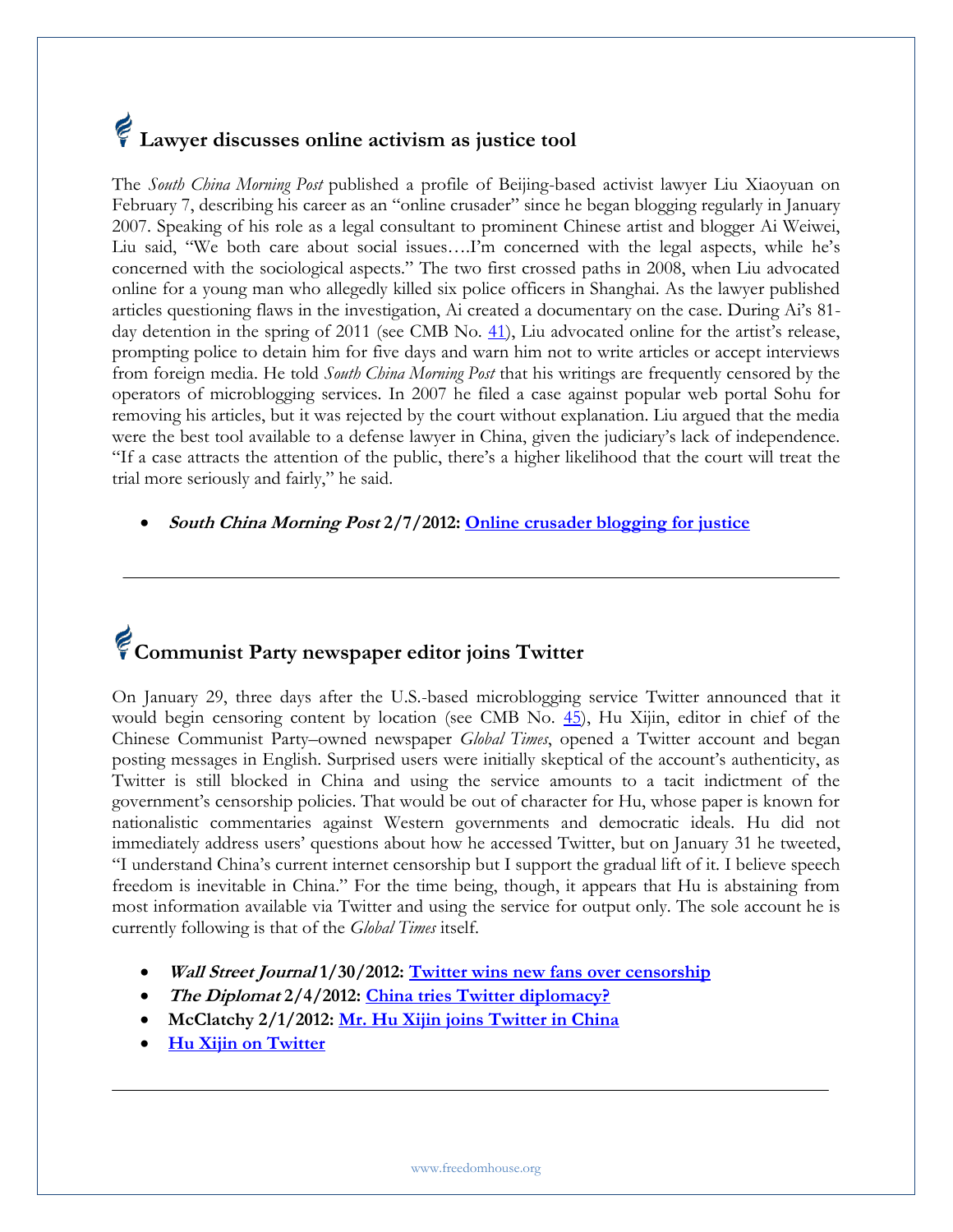## **Facebook conveys doubts on future access to China**

In documents filed with the U.S. Securities and Exchange Commission (SEC) in connection with its \$5 billion initial public offering (IPO) on February 1, the popular social-networking website Facebook said that it was continuing to "evaluate entering China," where its service is currently blocked, but that the obstacles to such a move included "substantial legal and regularity complexities" as well as competition from Chinese rivals that already comply with Chinese censorship directives (see CMB No. [45](http://www.freedomhouse.org/article/china-media-bulletin-issue-no-45)). "We do not know if we will be able to find an approach to managing content and information that will be acceptable to us and to the Chinese government," the Facebook filing said. Though Facebook had reportedly discussed a possible collaboration with the Chinese search engine giant Baidu that would allow the U.S.-based company to enter the Chinese market, the plan was apparently abandoned after the Arab Spring uprisings in early 2011, which increased Chinese authorities' wariness of social media. Analysts also noted that Beijing would be unlikely to ease controls ahead of a leadership transition scheduled for late 2012. Internet expert Xiao Qiang of the University of California, Berkeley, has argued that from the authorities' point of view, U.S. internet companies simply cannot be trusted to abide by Chinese government rules and will therefore be kept at bay beyond China's "Great Firewall."

- **Agence France-Presse 2/2/2012: [Facebook hopes to re-friend China despite censors](http://www.google.com/hostednews/afp/article/ALeqM5iDe68JWCVOUN0L95ppA-_icGk_WQ?docId=CNG.993f2e6b233ba7693aabcc9412b44435.971)**
- **Tech World 2/2/2012: [Facebook says censorship puts China out of reach](http://news.techworld.com/security/3334633/facebook-says-censorship-puts-china-out-of-reach/)**
- **Wall Street Journal 2/2/2012: [Facebook IPO: The company still has hopes for China](http://blogs.wsj.com/chinarealtime/2012/02/02/facebook-ipo-the-company-has-high-hopes-for-china)**
- **Reuters 2/6/2012: [Facebook needn't envy life inside China firewall](http://blogs.reuters.com/breakingviews/2012/02/06/facebook-neednt-envy-life-inside-china-firewall/)**
- **Xiao Qiang 11/17/2011: [From 'grass mud horse' to 'citizen': A new generation](http://www.cecc.gov/pages/hearings/general/hearing1/statement4.pdf)  [emerges through China's social media sphere](http://www.cecc.gov/pages/hearings/general/hearing1/statement4.pdf)**

## **Qihoo fumes after app rejection by Apple**

Beijing-based internet company Qihoo 360 Technology, best known for its antivirus software, announced on February 7 that its mobile security applications for Apple's iPhone and iPad would be available again soon, after Apple withdrew the products from its app store on February 6. News of the removal caused Qihoo shares to drop 6 percent on the New York Stock Exchange. Without elaborating, the company said the removal was partly due to an "abnormal" pattern of user feedback, both in favor of and against its apps. Qihoo voiced suspicions that the rival Chinese web security company Kingsoft Corporation was involved in generating the negative user comments, and said it was prepared to file a lawsuit. According to *Shanghai Daily*, Qihoo was also upset at popular Chinese web portal Tencent for failing to act on its request to delete news articles about Apple's withdrawal of its products. This is not the first time that Qihoo has faced negative attention. Last month, an investigation by New York–based Digital Due Diligence found that Qihoo had employed its widely used antivirus software to unfairly boost the market share of its web browser program, which surpassed Microsoft's Internet Explorer in November 2011 to become the most popular browser in China. For example, Qihoo allegedly blocked other programs from becoming the default browser,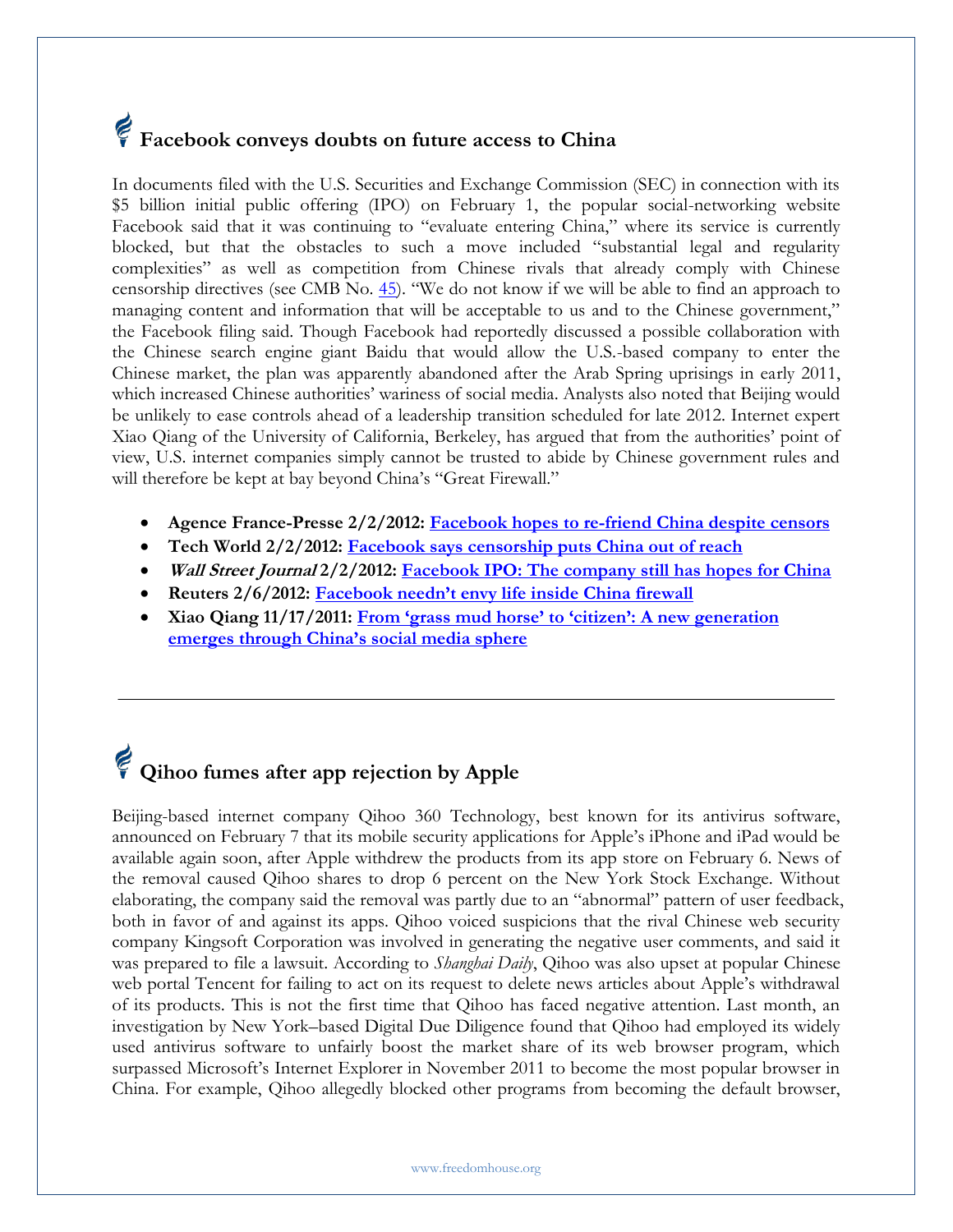used pop-ups to inform users that Qihoo's browser was safer than Internet Explorer, and generated connectivity problems for users who uninstalled the Qihoo browser. In December 2011, independent investment analyst Rick Pearson raised serious doubts about the accuracy of evaluations of Qihoo that were performed prior to its initial public offering in March that year (see CMB Nos. [17](http://www.freedomhouse.org/article/china-media-bulletin-issue-no-17) and [19\)](http://www.freedomhouse.org/article/china-media-bulletin-issue-no-19#tencent).

- **Businessweek 2/7/2012: [Qihoo says mobile apps to return to Apple store this week](http://www.businessweek.com/news/2012-02-07/qihoo-says-mobile-apps-to-return-to-apple-store-this-week.html)**
- **Shanghai Daily 2/8/2012: [Qihoo 360 upset over apps](http://www.shanghaidaily.com/article/?id=493883&type=Business)**
- **Penn Olson 2/7/2012: [Apple bans Qihoo apps from iTunes app store](http://www.penn-olson.com/2012/02/06/apple-bans-qihoo-apps)**
- **Digital Due Diligence 1/11/2012: [How Qihoo 360 won the browser war in China](http://www.digital-dd.com/qihoo-browser-war/)**
- **The Street 12/15/2011: [Why I'm short Qihoo 360](http://www.thestreet.com/story/11346714/1/why-im-short-qihoo-360.html)**

### **TIBET**

## **Communications cut off in restive Sichuan regions**

According to both Tibetan sources and state-run media, internet and mobile-telephone communications have been completely cut off in Tibetan areas of Sichuan Province amid escalating unrest (see CMB No. [45\)](http://www.freedomhouse.org/article/china-media-bulletin-issue-no-45). The *New York Times* has reported that three Tibetan herders set themselves on fire on February 3 in Sichuan's Seda County to protest political repression by the Chinese authorities. Also on February 3, citing interviews with local officials in Tibet, the nationalistic Communist Party–owned *Global Times* reported that internet connections and mobilephone signals were cut off within a radius of over 50 kilometers around the region where "riots" had occurred. Woeser Tsering, a prominent writer who has been covering the situation in Tibet on her Twitter microblog, also reported on the communications blackout. The Chinese authorities have repeatedly severed communications in areas of unrest or during security crackdowns. The most notable past example took place from July 2009 to May 2010 in Xinjiang, after ethnic violence between Han Chinese and Uighurs triggered a clampdown in which hundreds of Uighurs were detained. More recently, communications were briefly cut off in the Guangdong Province village of Wukan in December 2011 after villagers revolted against the local Communist Party leadership. With foreign journalists barred from entering the Tibetan areas of Sichuan and communications cut off, it is impossible to confirm what is happening on the ground.

- **Guardian 2/3/2012: [China cut off internet in area of Tibetan unrest](http://www.guardian.co.uk/world/2012/feb/03/china-internet-links-tibetan-unrest)**
- **New York Times 2/6/2012: [Three Tibetan herders self-immolate in protest](http://www.nytimes.com/2012/02/07/world/asia/three-tibetan-herders-self-immolate-in-protest.html)**
- **Herald Sun 1/26/2012: [Phones and internet cut in Tibetan area of China](http://www.heraldsun.com.au/news/world/phones-and-internet-cut-in-tibetan-china/story-e6frf7lf-1226254568665)**
- **Global Times 2/3/2012: [Monks run amok](http://www.globaltimes.cn/NEWS/tabid/99/ID/694406/Monks-run-amok.aspx)**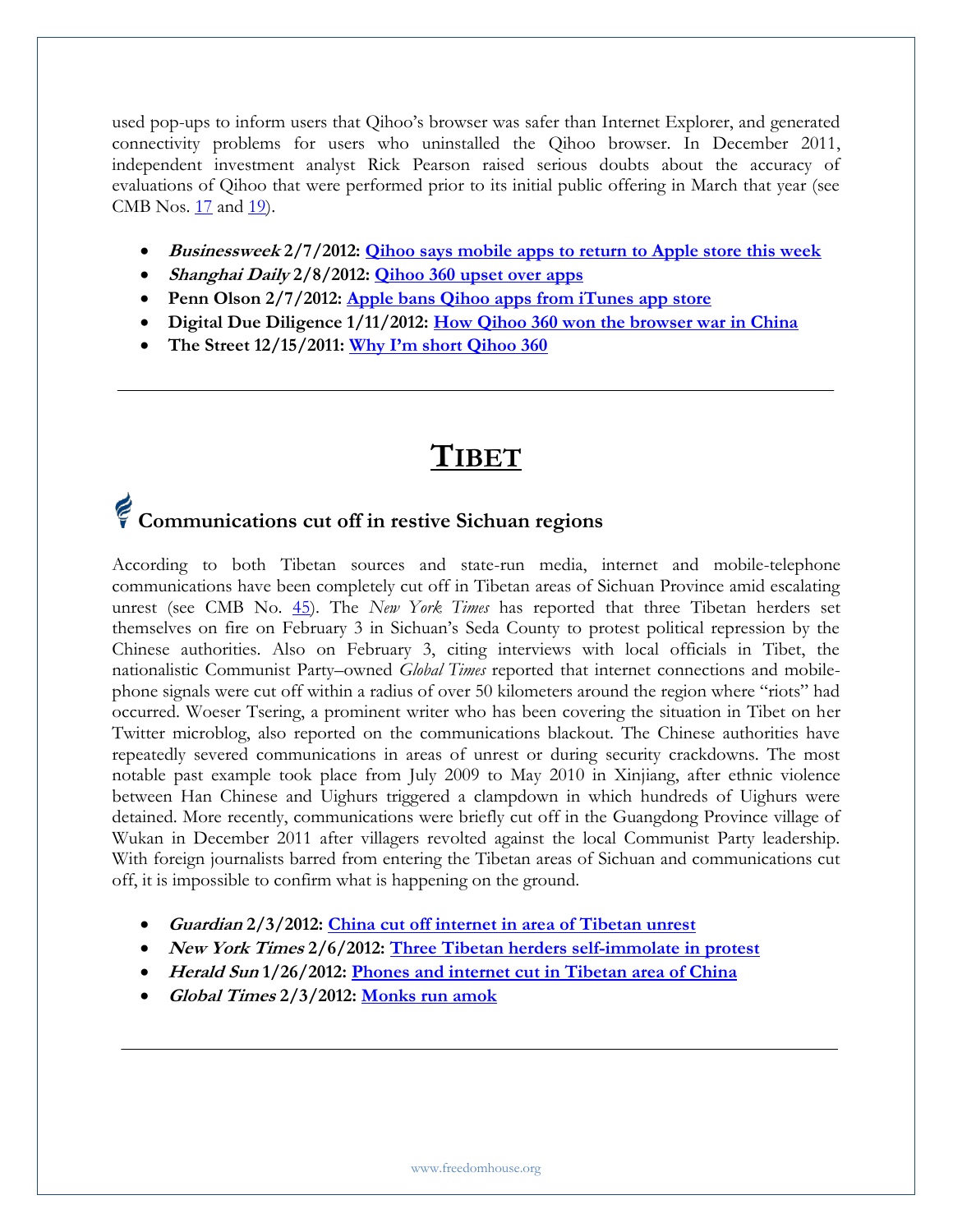#### **BEYOND CHINA**

## **CCTV opens new base for Americas in Washington**

As part of the Chinese government's effort to boost its influence and improve its image abroad, state broadcaster China Central Television (CCTV) launched a new service for the Americas on February 8 (see CMB No. [44\)](http://www.freedomhouse.org/article/china-media-bulletin-issue-no-44). The service, with a hub in Washington and 15 bureaus in North and South America, will eventually produce four hours of programming daily. Among the initial offerings is a finance show called *Biz Asia America*, catering to American viewers with an interest in Chinese commerce. The station has hired journalists with experience in Western newsrooms, including Jim Laurie, an award-winning former correspondent who now serves as an executive consultant for the Chinese broadcaster. But given CCTV's record of closely following the Communist Party line, it remains unclear how successful it will be at attracting an American audience. Meanwhile, Beijing's municipal government announced on January 31 that a commercial entitled "Beijing Spirit" will debut soon on screens in New York City's Times Square and on American television channels, including CNN. According to the announcement, the clip aims to promote four "key components" of China's capital city, including "patriotism, innovation, tolerance and virtue." The advertisement's content appears similar to the national government's "Experience China" commercial, which appeared in Times Square in January last year (see CMB No.  $\underline{6}$ ).

- **Tencent News 2/1/2012 (in Chinese): [Beijing press office hails debut of 'Beijing](http://news.qq.com/a/20120201/000297.htm)  [Spirit' ad on CNN, Times Square](http://news.qq.com/a/20120201/000297.htm)**
- **Xinhua 2/9/2012 (in Chinese): [Homogenization of "City Spirit"](http://news.xinhuanet.com/politics/2012-02/09/c_122678835.htm?prolongation=1) strips away [characteristics of different cities](http://news.xinhuanet.com/politics/2012-02/09/c_122678835.htm?prolongation=1)**
- **Associated Press 2/8/2012: [Chinese state TV starts American service this week](http://www.telegram.com/article/20120208/APF/302089914/1002/business)**
- **Wall Street Journal 2/8/2012: [Watch: China's CCTV now broadcasting in North](http://blogs.wsj.com/chinarealtime/2012/02/08/watch-chinas-cctv-now-broadcasting-in-north-america)  [America](http://blogs.wsj.com/chinarealtime/2012/02/08/watch-chinas-cctv-now-broadcasting-in-north-america)**

# **Chinese fund to invest in Hollywood**

Two Chinese investment groups announced on February 6 that they are creating a new private equity fund of up to \$800 million to invest in film projects, including in Hollywood. They expect the fund to make its first investment in May. Sun Redrock Investment Group founder Bruno Wu said the deal with Harvest Alternative Investment Group would finance studio movies with themes that are "roundly acceptable to Asian audiences," citing Paramount's *Mission: Impossible—Ghost Protocol* and Warner Brothers' *Sherlock Holmes* series as examples. He said another goal of the fund would be to partner with Hollywood to produce Chinese films with international appeal, observing that "big Chinese movies and stars aren't seen as widely outside China." Foreign studios' access to the Chinese market is currently restricted by an annual distribution ceiling of 20 foreign films and other barriers such as unpopular time slots and content censorship. As a result, Hollywood firms are increasingly using coproductions with Chinese partners to evade such obstacles. According to the *Hollywood Reporter*, Harvest Alternative is an arm of state-authorized Harvest Fund Management,